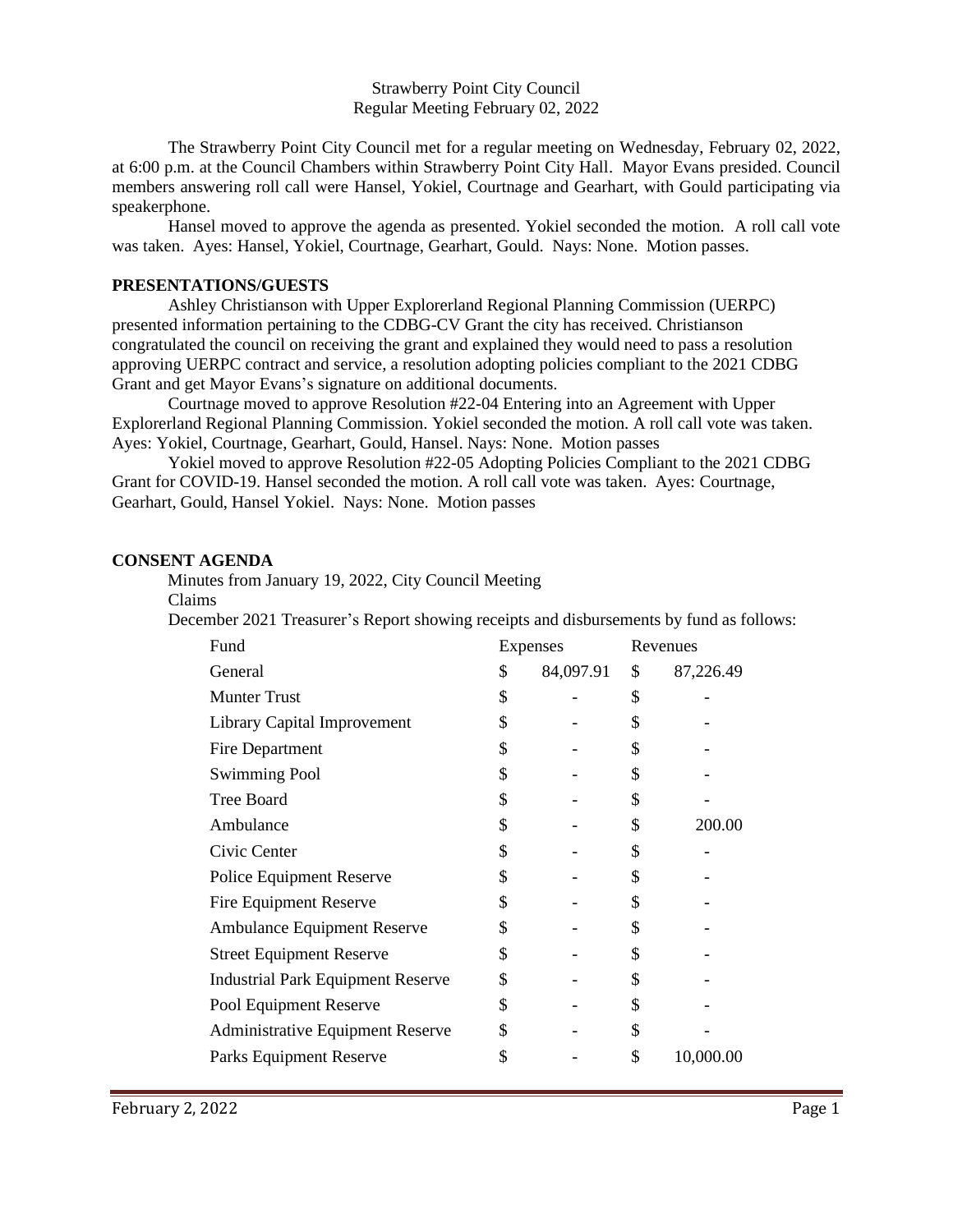| Veteran's Memorial Reserve            | \$              | \$              |
|---------------------------------------|-----------------|-----------------|
| Road Use Tax                          | \$<br>5,647.50  | \$<br>11,501.21 |
| I-Jobs                                | \$              | \$              |
| <b>Employee Benefits</b>              | \$<br>6,035.59  | \$<br>8,508.03  |
| <b>Emergency Fund</b>                 | \$              | \$<br>620.37    |
| <b>Local Option Sales Tax</b>         | \$              | \$<br>12,879.03 |
| Tax Increment Financing               | \$              | \$              |
| <b>FEMA</b>                           | \$              | \$              |
| Debt Service                          | \$<br>48,464.20 | \$<br>3,518.75  |
| Civic Center Library Improvements     | \$              | \$              |
| American Rescue Plan Infrastructure   | \$              | \$              |
| <b>CDBG Rehab Housing Project</b>     | \$              | \$              |
| Water                                 | \$<br>10,800.85 | \$<br>18,332.54 |
| <b>Water Deposits</b>                 | \$<br>63.09     | \$<br>200.00    |
| <b>Water Capital Project</b>          | \$              | \$              |
| Sewer                                 | \$<br>15,421.38 | \$<br>28,121.91 |
| Sewer Sinking                         | \$<br>6,703.75  | \$              |
| <b>Sewer Capital Project</b>          | \$              | \$              |
| Electric                              | \$<br>48,438.22 | \$<br>84,142.04 |
| <b>Electric Generator Sinking</b>     | \$              | \$              |
| <b>Electric Sinking</b>               | \$              | \$              |
| <b>Electric Meter</b>                 | \$<br>575.81    | \$<br>150.00    |
| <b>Electric Capital Projects</b>      | \$              | \$              |
| <b>Electric Required Improvements</b> | \$              | \$              |

Hansel moved to approve the Consent Agenda. Courtnage seconded the motion. A roll call vote was taken. Ayes: Gearhart, Gould, Hansel, Yokiel, Courtnage. Nays: None. Motion passes.

## **UNFINISHED BUSINESS**

# **INFORMATION**

### **NEW BUSINESS**

Hansel moved to approve authorization to begin pool employee hiring process. Gearhart seconded the motion. A roll call vote was taken. Ayes: Gould, Hansel, Yokiel, Courtnage, Gearhart, Nays: None. Motion passes.

Gearhart moved to approve Resolution #22-06 Setting Public Hearing for FY2022 Budget Amendment. Hansel seconded the motion. A roll call vote was taken. Ayes: Hansel, Yokiel, Courtnage, Gearhart, Gould. Nays: None. Motion passes. The Public Hearing will be held at the March 2, 2022 City Council meeting at 6PM.

### **OTHER BUSINESS**